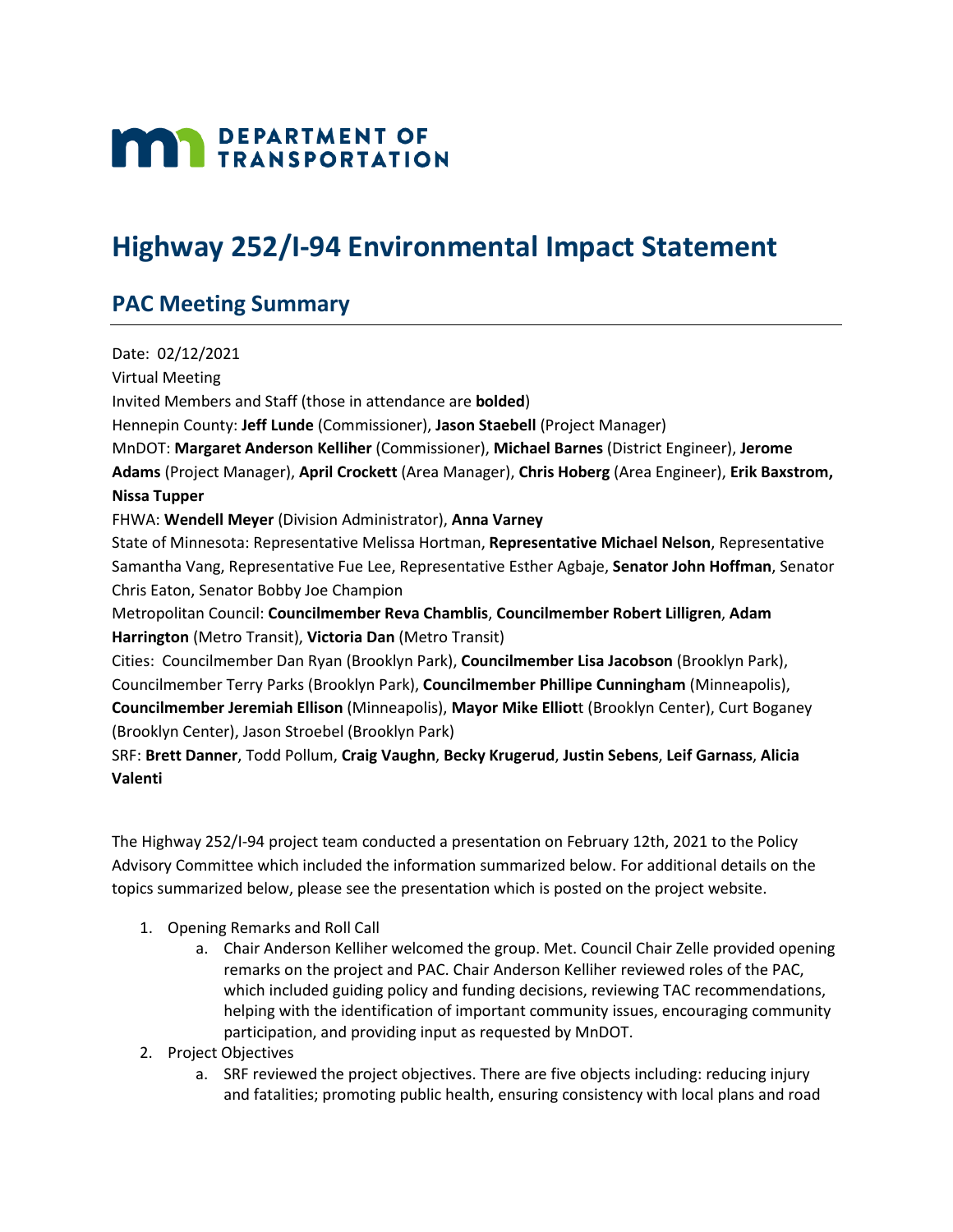networks, minimizing the acquisition of property, and reaching equitable social, environmental and economic goals.

- 3. Project Background
	- a. SRF reviewed project background and previous studies within the corridor that have led up to and influenced the Environmental Impact Statement (EIS) process. Previous projects include studies that have been completed between the year of 2005 and 2018. SRF reviewed the project transition from the Hennepin County-led EA to the MnDOT-led EIS. The transition to the EIS will allow for further review and analysis of transit on the corridor and more alternatives to be analyzed in greater detail.
- 4. Schedule
	- a. SRF provided an updated to the project schedule. The EIS is currently in the Purpose and Need phase which goes through Spring 2021.
- 5. Environmental Process Update
	- a. SRF reviewed the outcomes of each phase in the EIS process. The Purpose and Need Statement phase was described to the group which included a timeline describing the anticipated outcomes/deliverables for the phase. The Purpose and Need update included a slide outlining the draft Purpose and Need Statement. The Purpose and Need Statement is currently being reviewed by FHWA and Metro Transit and will be published for public comment in March 2021. SRF reviewed the Scoping and Draft EIS phases, which included a description of how project alternatives are developed and evaluated as well as the possible outcome of selecting a preferred alternative.
- 6. Transit Feasibility Study
	- a. Metro Transit provided an updated on the TFS. The update included an explanation of current transit service in and around the project area and reviewed the four concepts being studied in the TFS.
		- i. Station-to-Station BRT along I-94 and I-694 to Maple Grove Transit Station (Hwy Transitway Corridor Study)
		- ii. Concept B: Station-to-Station BRT along I-94 and Hwy 252 to Northtown Transit Center
		- iii. Concept C: Capital improvement (in-line or online station) along I-94; connecting local and/or express service improvements
		- iv. Concept D: Local and express service improvements. He reviewed design considerations for each along with potential station locations.
	- b. The TFS will further evaluate each concept and integrate them into the highway alternatives during the Scoping Phase of the draft EIS.
- 7. Workforce Sub-Committee
	- a. MnDOT provided a brief update on the workforce sub-committee and its goals. The committee is currently on hold until the project is further along in the environmental process.
- 8. Special Topic: Health in Transportation
	- a. MnDOT presented on the topic of public health and transportation, which included discussion on how this topic will impact the EIS process and future MnDOT projects. The presentation reviewed the current MnDOT vision and how health topics are integrated into the MnDOT decision-making process. The presentation included a summary of MnDOT policies and efforts that align with MnDOT's vision. Recent examples include the 2013 Complete Streets Policy, an agreement with the Minnesota Dept. of Health and MnDOT, the use of Health Impact Assessments, the creation of MnDOT's Sustainability and Public Health Division in 2019 and the creation of the Sustainable Transportation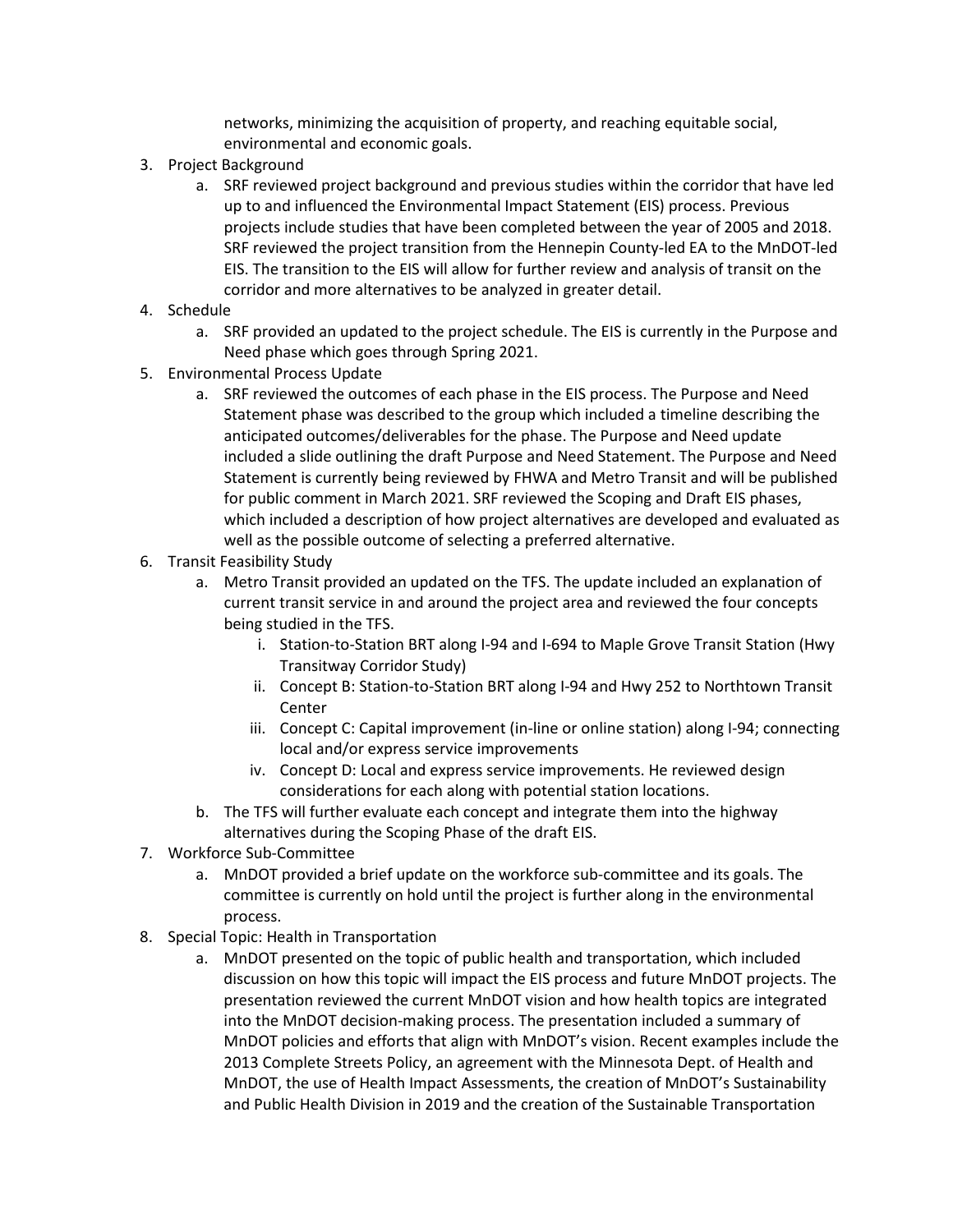Advisory Council.

- b. Senator Hoffman indicated he was please with the efforts on the Health in Transportation work and praised MnDOT's intersectionality.
- c. Mayor Elliot appreciated the presentation and indicated that he felt the project was headed in the right direction. He noted that Brooklyn Center was near the top for COVID cases within Hennepin County and wanted to note the health disparity within Brooklyn Center. He also noted the initiative the Safety Task Force took by donating their own time to help with community involvement. His last note discussed equity and justice from a decision-making standpoint and encourage the team to take notice of who is giving the presentations to the PAC and the public.
- d. Council Member Chamblis indicated she is pleased with the engagement efforts. She noted that all the project partners should be aware of the need to include BRT in connection with MnPASS along this corridor.
- e. Commissioner Lunde thanked the group for the conversation and the presentation. He indicated that he endorses health and equity during all parts of the conversation and would like a deeper discussion with the transit team regarding BRT within the communities along the corridor.
- 9. Enhanced Engagement: Health and Equity Assessment
	- a. MnDOT presented on the Health Evaluation Process. The presentation reviewed the three health equity lens tools which include Health Impact Assessments (HIA), Community Impact Assessments (CIA), and a Hybrid Approach combining aspects of both the HIA and the CIA. The project will use the hybrid approach. The hybrid approach will be community driven, both qualitative and quantitative, applying MnDOT's Equity Lens Framework. The hybrid approach will be integrated with the overall project engagement effort.
	- b. SRF reviewed the draft EHA process, benefits and timelines associated with the Highway 252/I-94 project. The process will use a series of questions to guide the project team on how to further define equity within the project outcomes. Sample questions included:
		- i. What groups are affected by the project? Are some groups affected differently by its implementation, and if so, how?
		- ii. What are the relevant social disparities within the agency and community that needs to be considered?
		- iii. Are there potential negative social or agency outcomes? What strategies are in place to mitigate these outcomes?
	- c. The project will use a Community Steering Committee that will work directly with project partners throughout the EHA process. The EHA process is planned to be completed by the end of 2021 and will include a report on the existing health conditions and social disparities (anticipated to be completed in April 2021), an evaluation of the equity and health benefits/impacts of project alternatives, and equity and health recommendations for future projects (anticipated to be completed in December 2021).

## 10. Public Engagement

a. SRF reviewed the next three months of public engagement on the project. SRF presented the overall engagement timeline, which includes the implementation of the Public Engagement Plan, EIS 101 videos, and the creation of an EIS 101 presentation library over the next three months. The EIS 101 Presentation Library is intended to provide education information on the state and federal steps required for the EIS Process. As well as information to empower community stakeholders by educating them on the topics and questions under consideration by the project team. Public